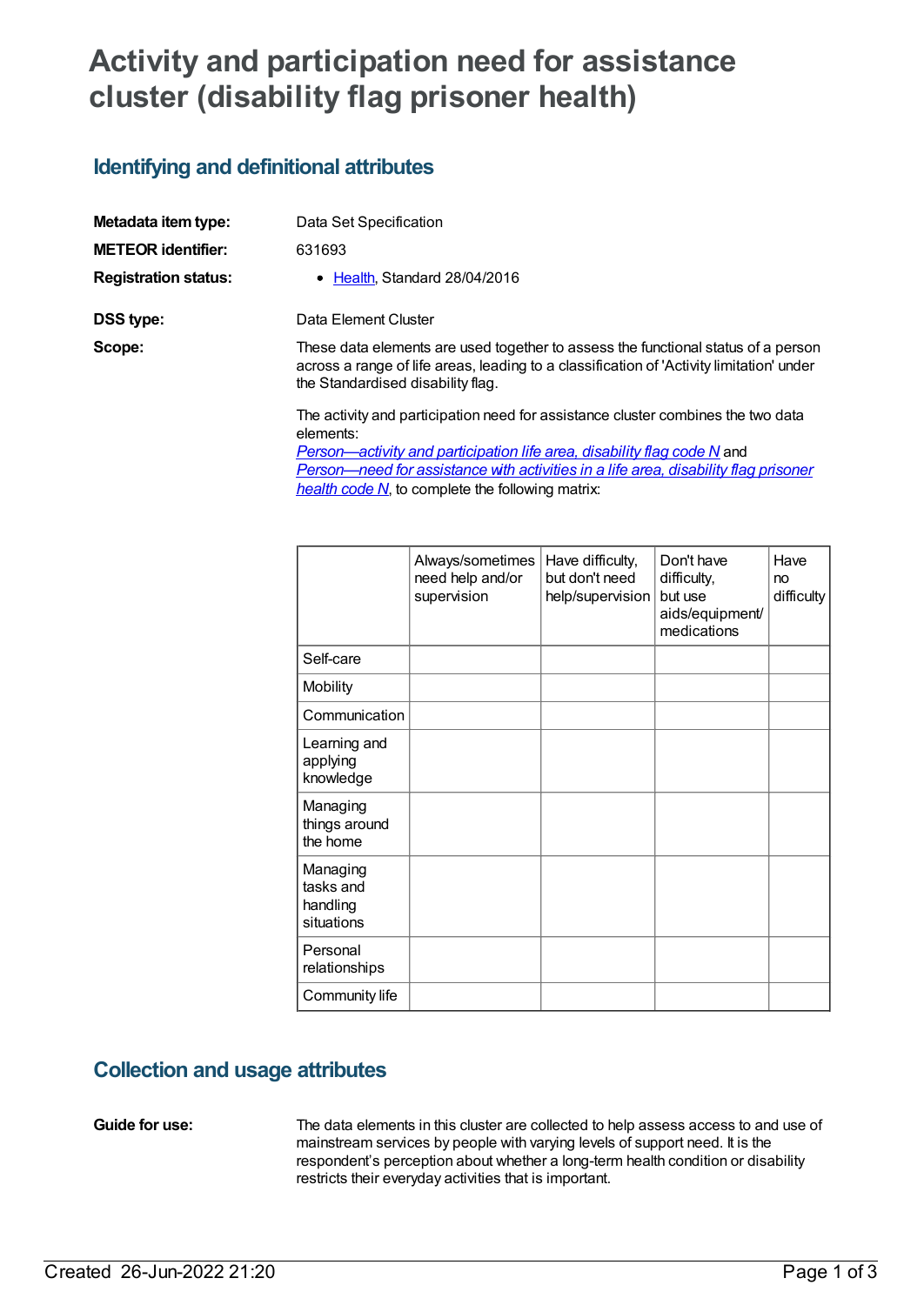**Collection methods:** This data cluster is designed for the whole mainstream population and should be used to collect information from the respondent or a proxy/carer answering on their behalf. The cluster is seeking to identify the extent to which, due to a long-term health condition or disability, a respondent cannot undertake everyday activities that other people in a similar age group would normally be able to carry out. Explain to the respondent that the question is asked in the context of a long-term health condition or disability that has lasted, or is expected to last, 6 months or more. The responses are phrased in response to the question 'For each of the following activities, do you need help/supervision, have difficulty, or use aids/equipment/medications? (choose one answer for each row)'.

Also required is the following standard preamble to the question:

The next question is about whether a long-term health condition or disability restricts your everyday activities.

A long-term health condition is one that has lasted, or is expected to last, 6 months or more.

Examples of long-term health conditions that might restrict your everyday activities include severe asthma, epilepsy, mental health condition, hearing loss, arthritis, depression, autism, kidney disease, chronic pain, speech impairment, stroke.

Disability is a general term that covers:

- impairments in body structures or functions (for example, loss or abnormality of a body part)
- limitations in everyday activities (such as difficulty bathing or managing daily routines)
- restrictions in participation in life situations (such as needing special arrangements to attend work).

Note that:

- A long-term health condition or disability does not have to be medically diagnosed—it should be self-reported from the perspective of the respondent or a proxy/carer answering on their behalf. For example, the service worker may presume that the respondent is experiencing difficulty but the respondent may have found ways of overcoming their limitations and report that they have no difficulty. Alternatively, the respondent may be experiencing difficulties that are not readily apparent to the worker.
- Pregnancy is not considered to be a disability or long-term health condition although it lasts more than 6 months. If a respondent has developed an adverse health condition as a result of their pregnancy which has lasted, or is expected to last, 6 months or more, then the respondent should report any restrictions that arise from having this long-term health condition.
- Clients who do not have any limitations due to a long-term health condition or disability should be recorded as 'Have no difficulty'. It is important to collect data on every client so that the proportion of clients who have a restriction due to long-term health condition or disability can be measured.

### **Source and reference attributes**

| <b>Submitting organisation:</b><br><b>Relational attributes</b> | Australian Institute of Health and Welfare                                                                                                                                           |
|-----------------------------------------------------------------|--------------------------------------------------------------------------------------------------------------------------------------------------------------------------------------|
| Related metadata<br>references:                                 | See also <b>Activity and participation need for assistance cluster (disability flag)</b><br>• Community Services (retired), Standard 19/09/2013<br>• Disability, Standard 13/08/2015 |